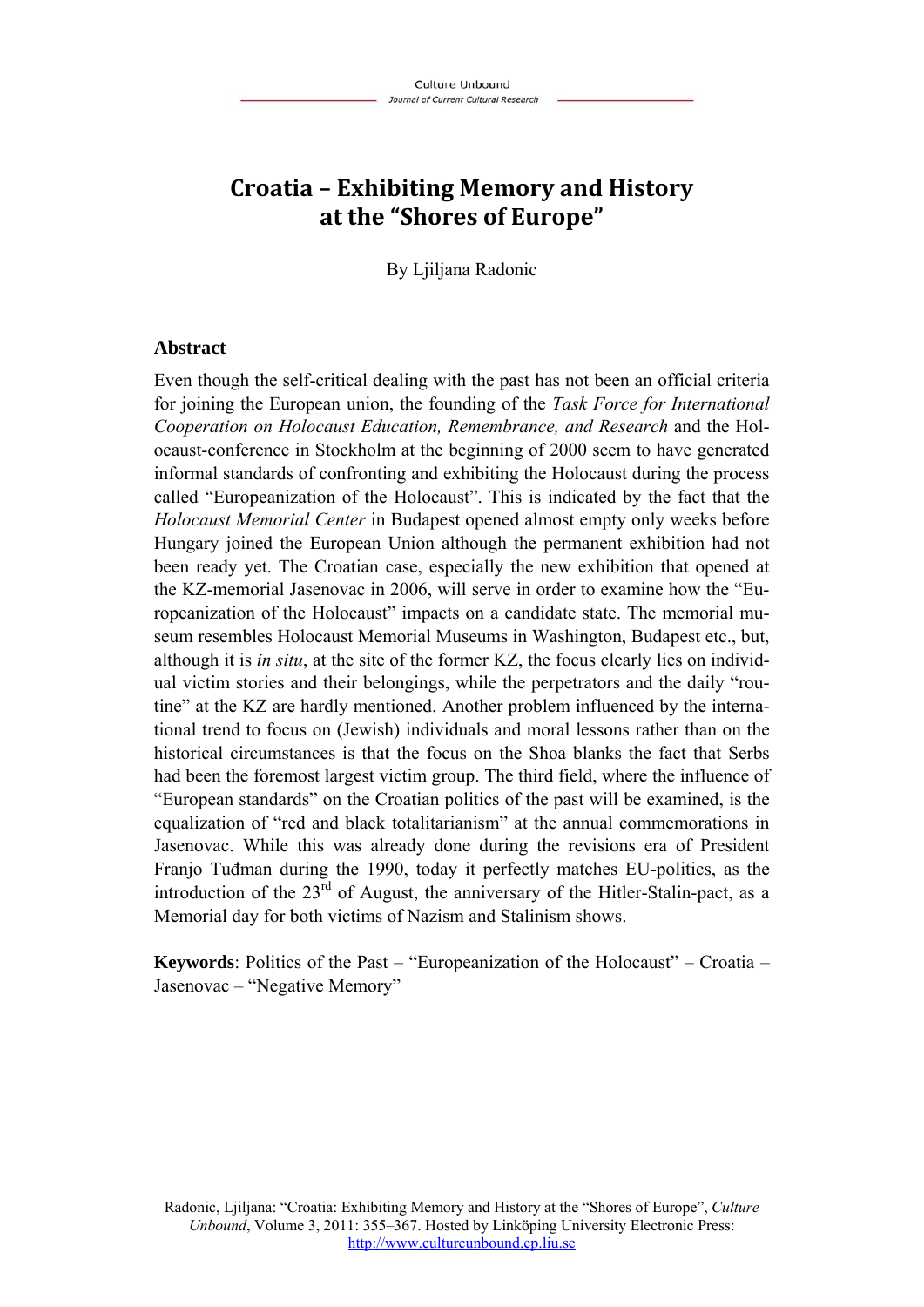## **Introduction**

Starting from the premise that post-communist World War II memorial museums show significant similarities, this paper will consider recent trends in the Europeanization of Memory since 1989. These include the universalization and Europeanization of the Holocaust as a negative founding myth in post-1945 Europe, as well as the Holocaust's difficult place in the new post-communist national narratives of Eastern Europe. The focus here will be on Croatia. In particular, I will review a post-communist memorial museum—the ultra-modern exhibition at the Jasenovac Memorial Museum which opened in 2006. In so doing, I consider whether certain European memory standards have been established, and if there is a centre and/or periphery to this development. To what extent does the Croatian attempt to confront the Second World War past appear as an answer to the Europeanization of Memory? How and to what extent are remembrance policies Europeanized? How does this development play out in Croatian public discourse? Finally, what have been the consequences of focusing on individual victims and victimization in European memorial culture and museums?

### **New Holocaust Memorial Museums**

When we look at the Holocaust Memorial Center in Budapest and the Jasenovac Memorial Museum some 100 km southwest of Zagreb, the similarities are striking: both exhibitions are in a darkened room; and the victims' names are written in white letters on the black background. In the case of Jasenovac, those names can be found not only on the walls, but also hovering on boards above the visitor. The focus of the exhibitions lies on the personal belongings of individual victims, exhibited in glass showcases.



Holocaust Memorial Center, Budapest © http://www.hdke.hu/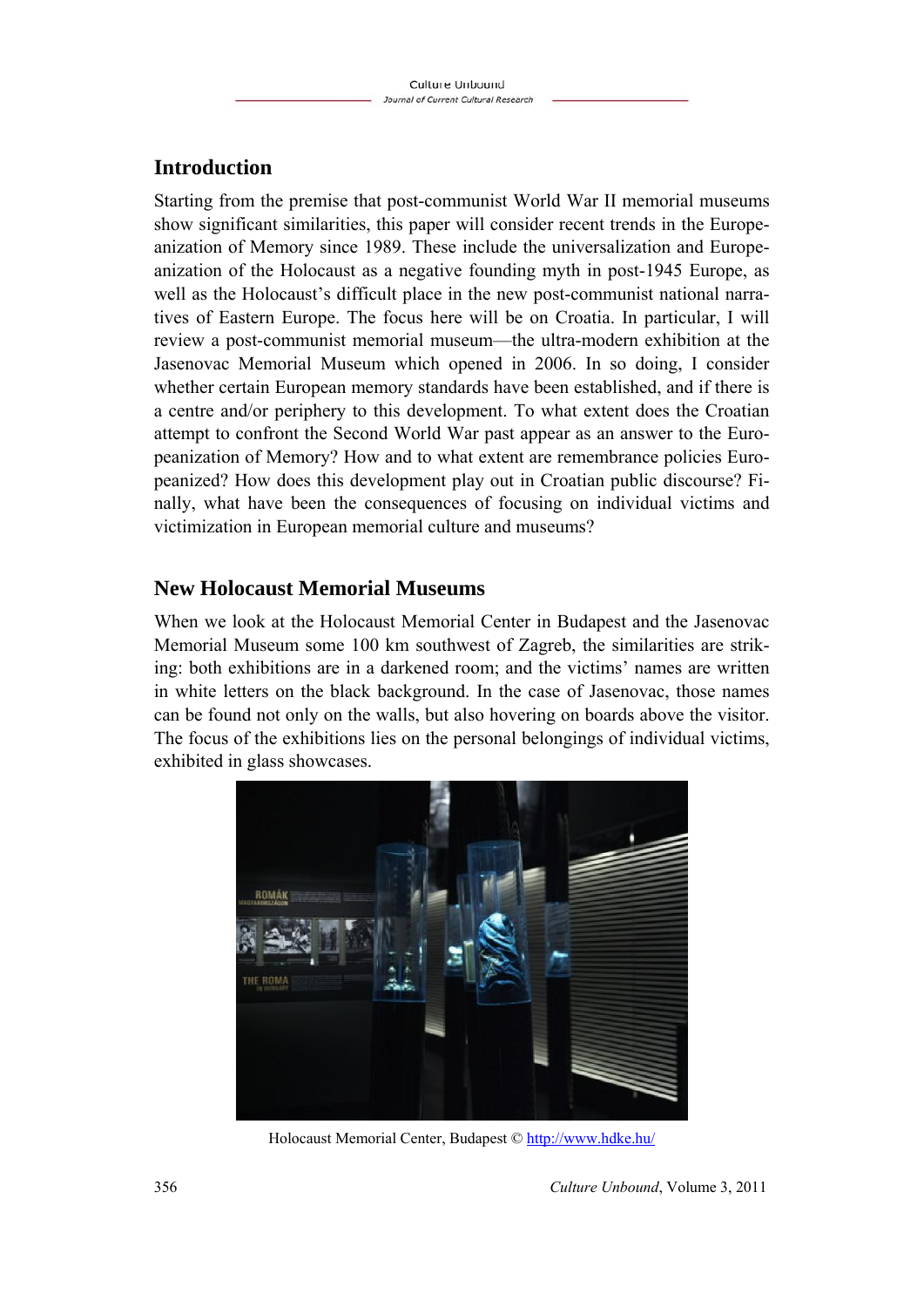

Jasenovac Memorial Museum, Croatia **©** Ljiljana Radonic

Thus, the same focus on individual victims, their stories and belongings can be observed in both museums. Since the two memorial museums show so many similarities and both opened within two years (2004 and 2006) of each other, it is obvious that there seem to be some kind of standards for new European Holocaust memorial museums. The Holocaust Memorial Center in Budapest even opened a few weeks before Hungary joined the EU in 2004, although the permanent exhibition was not yet ready; because of this an almost empty building was opened, the only exhibition being the "Auschwitz-album," which showed photographs taken by a German SS soldier during the arrival of Hungarian Jews in Auschwitz. The collaboration of Hungarian society, especially in carrying out the deportation by Hungarian policemen, thus did not play a role here (Fritz 2008).

Furthermore, the fact that the homepage of the Holocaust Memorial Center in Budapest was in English until a few months ago and that a button had to be clicked in order to access the Hungarian version, shows that the museum is targeting a completely different audience than the House of Terror at the centre of Budapest (Ungvary 2006: 211), where copied black and white single sheets of paper in most of the rooms were the only pieces of information to be provided in English. It is also unimaginable for the Jasenovac Memorial Museum not to have a bilingual exhibition and an extensive catalogue, while the Holocaust Memorial Center in Oslo, for example, provides no written information in English at all, targeting a solely domestic audience.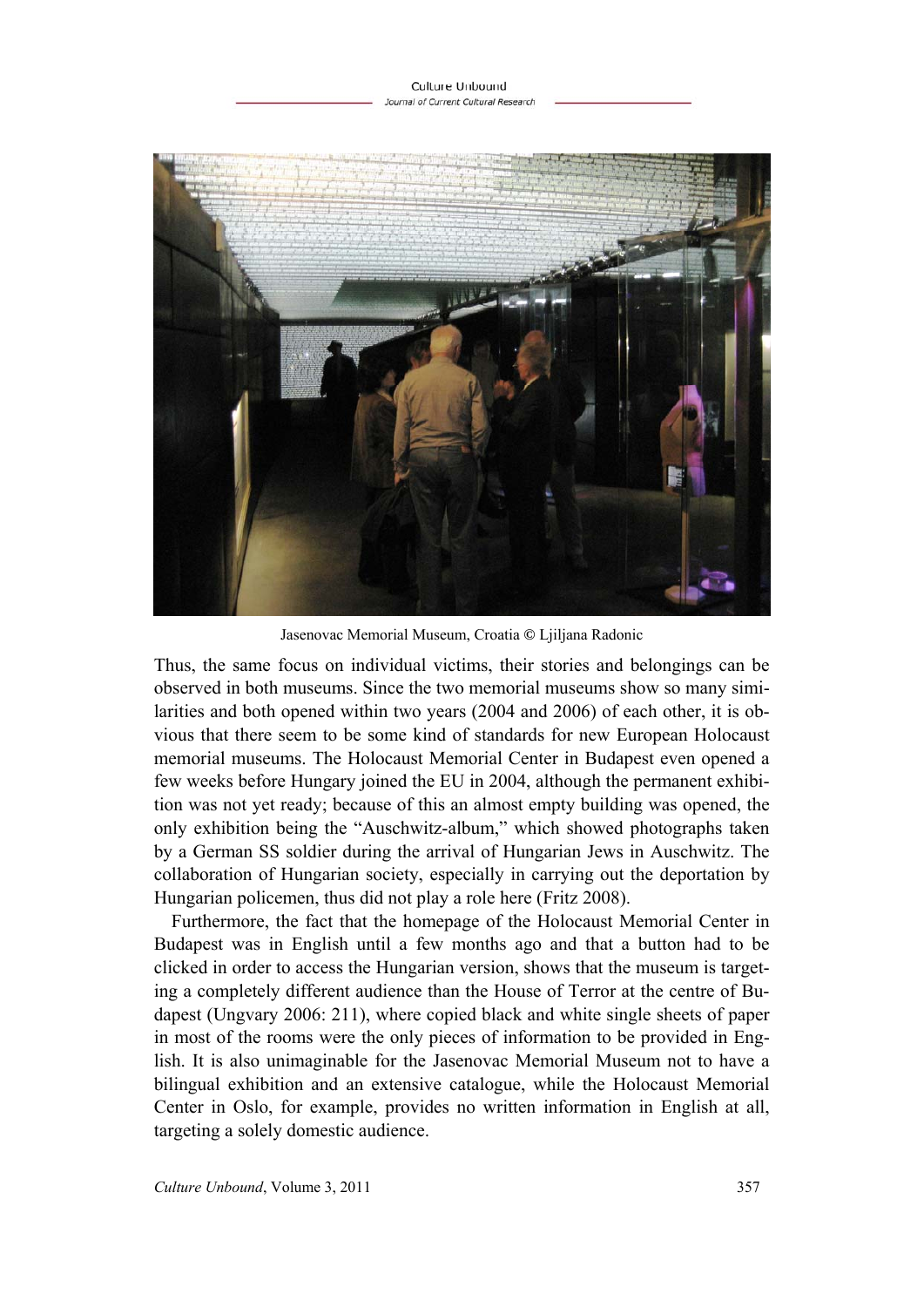This article argues that the US Holocaust Memorial Museum in Washington is *the* role model behind the aesthetics of these museums, while the political need for post-communist countries to provide such memorial museums results from unofficial memory standards that are being established in the course of the Europeanization of Memory.

### **Universalization and Europeanization of the Holocaust**

After the end of the Cold War, the memory-boom in Western countries spotlighted the Holocaust as the negative icon of our era. Before the 1990s, it was only individual events that led to transnational debates about the Holocaust, like the Eichmann-trial in 1961 or the broadcast of the US-serial "Holocaust" in 1978/79. In the meantime, the national discussions have followed their own rhythm, which has been determined by the role of each country in World War II as well as the current political situation (Eckel/Moisel 2008: 13). However, in contrast to earlier decades in Western countries, the extermination of the European Jewry has come to the fore of the view on World War II since the 1980s. This development has been accompanied by a change in focus: instead of the figure of the hero or martyr, which was used particularly in the portrayal of the resistance against the Third Reich, the individual victim has now moved into the focus of remembrance (Rousso 2004: 374). Furthermore, the Holocaust has become a "negative icon" (Diner 2007), a universal imperative to respect human rights in general, a "container" for the memory of the various victims, as Levy and Sznaider put it (Levy/Sznaider 2005).

Moreover, in Europe this universalization of the Holocaust includes another dimension: the "rupture in civilization" (Diner 1988) has increasingly become a negative European founding myth. The unified Europe after 1945 is understood as a collective sharing a common destiny (*Schicksalsgemeinschaft*) that has learned a lesson from the Holocaust and developed shared structures in order to avoid a recurrence of such a catastrophe. Since the EU is searching for a new European identity that goes beyond an economic and monetary union, this founding myth is supposed to create such an identity (Judt 2005). This is one of the reasons why the *Task Force for International Cooperation on Holocaust Education, Remembrance, and Research* (ITF)—founded in Sweden as a network of politicians and experts in 1998—aroused so much interest and today already includes 27 mostly European countries (Kroh 2008a).

Furthermore, at the beginning of the new millennium, on 27 January 2000, the anniversary of the liberation of Auschwitz, an international Holocaust conference took place in Stockholm, which was attended by prime ministers and presidents for the first time, and also by renowned experts and contemporary witnesses from 46 states (Kroh 2008b: 111). One of the results of the declaration passed was the recommendation that all countries should implement 27 January or a similar na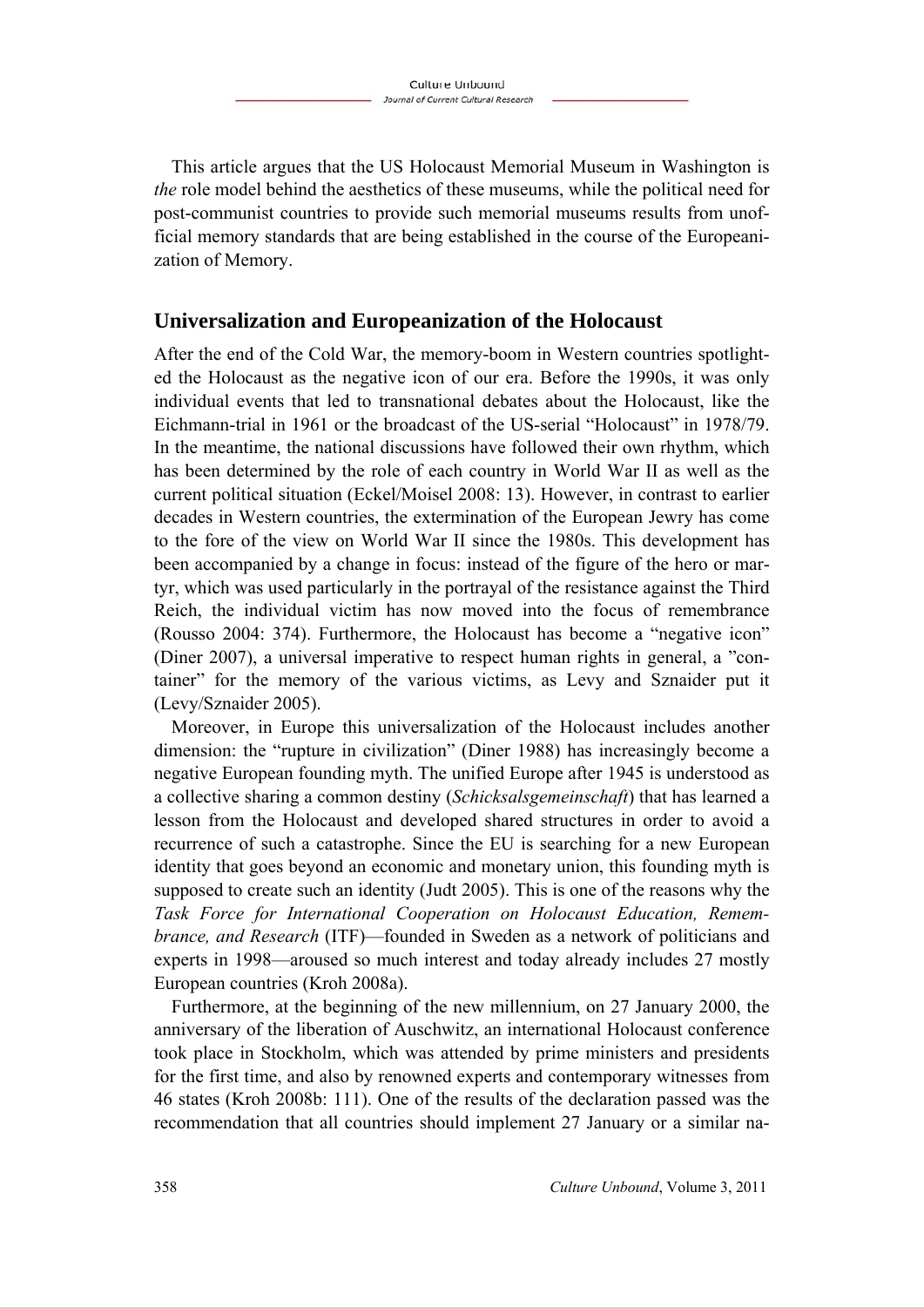tional date as Holocaust Memorial Day. As of 2010, 34 of the 56 OSCE member states had followed this recommendation. While 22 member states chose 27 January, 12 decided to commemorate another nationally important day. Nevertheless, the formal status and the concrete code of practice differ strongly: in Great Britain "Holocaust Memorial Day" was introduced as an official national Memorial Day in 2000. On this day, the massacres in Rwanda, Armenia, Bosnia or Kosovo are remembered as well as the situation of the disabled or homosexuals. In other countries like France or Sweden, the day has a less political significance, with the focus lying on pedagogical activities. The Europeanization of the memory of Auschwitz is connected to a Europeanization of topics, protagonists and rituals only in a very limited way (Schmid 2009). Nevertheless, the suggestion to join the Holocaust Task Force and implement a Holocaust Memorial Day were the first steps towards some kind of "European standards," which were not officially applied during the eastern enlargement of the EU, but did play a role unofficially, as shown by the example above of the Holocaust Memorial Center opening almost empty in 2004.

This attempt to retrospectively imbue the Holocaust with some kind of sense, the moral legitimation of the EU as a better Europe emerging from the Holocaust, is problematic in more than one way. The complex events are removed from their historic context in order to create a shared identity. This demands that we abstract from the concrete victims and perpetrators as well as from the specific role of Germany and Austria, important allies in the EU, as Levy and Sznaider (2004: 669) write: "The Holocaust is no longer about the Jews being exterminated by the Germans. Rather, it is about human beings and the most extreme violation of their human rights." Levy and Sznaider welcome this focus on the individual victim. Yet this tends to result in an obscuring of the different contexts in which "a human being" died and thus promotes the problematic tendency to place everyone killed in World War II on the same level as equally innocent victims, which they address as a slight problem only in relation to the German victims of bombing and expulsion (Dunnage 2010). This universalization dehistorizes the events of World War II in order to make them applicable as a moral lesson (Knigge 2008: 151): since "we Europeans" have learned from the Holocaust so successfully, it seems necessary to understand victims of today's conflicts, "the Muslims," the "Bosnians" or "the Kosovars," as the "new Jews" (Miller 2010). Understanding Germany as *the* role model for confronting its past successfully thus allows it to use the motto "Nie wieder Auschwitz" for current political aims: formulations like "the ramp of Srebrenica" or preventing a new Auschwitz in Kosovo were used in Germany in order to legitimate the NATO-war in Kosovo in 1999 although there was no UN-mandate for this and the reasonability of the bombing is questioned today.

Parallel to this Europeanization of the Holocaust, in eastern European countries history has been renarrated after 1989, often with the discovery a "golden era"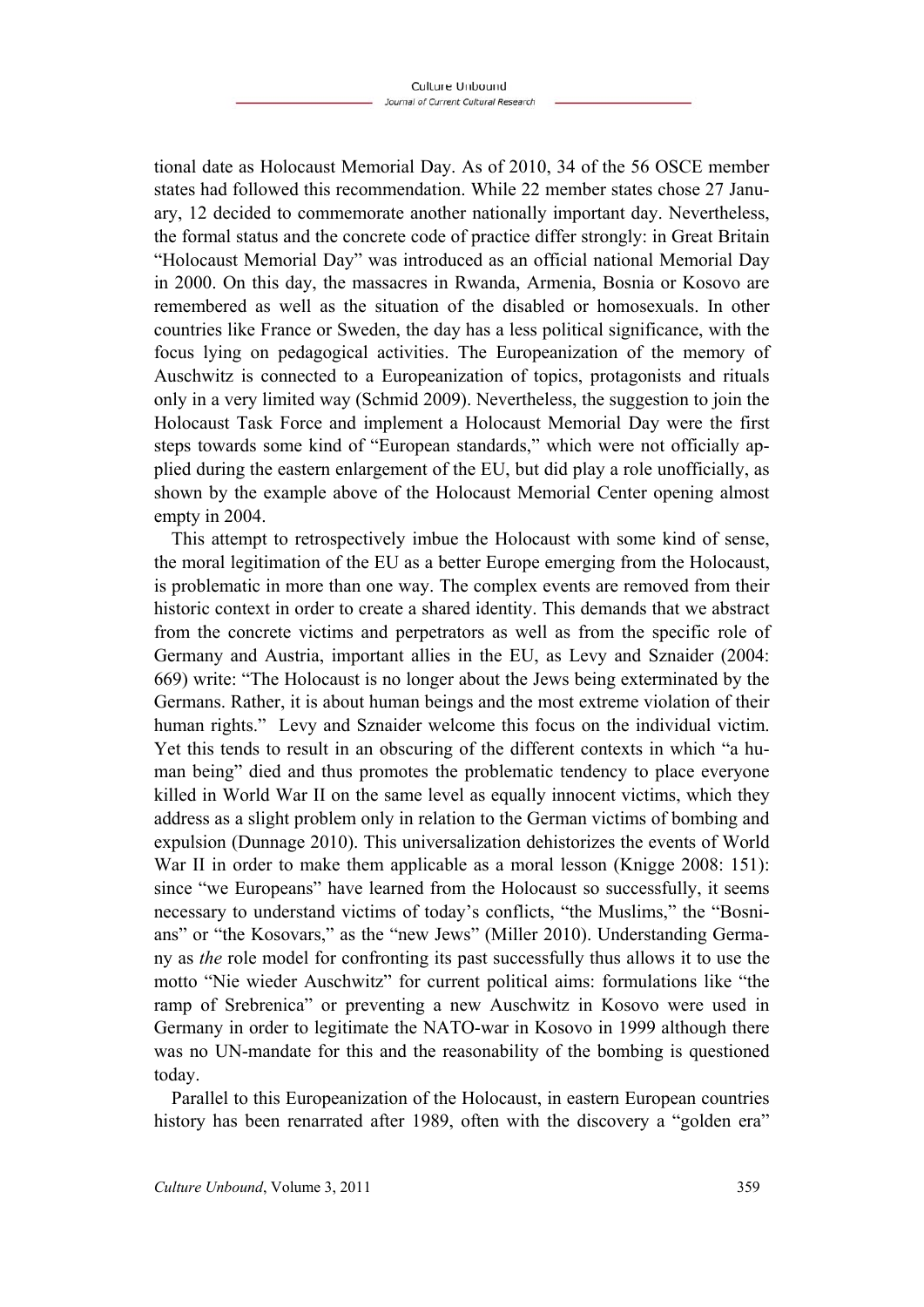before communist rule (Cornelißen 2006: 48). The historical narrative of the heroic anti-fascist struggle was delegitimized together with the communist regimes, placing the trauma of the communist crimes in the core of memory, often evoking symbols familiar from the Shoa like rail tracks and wagons. This "divided memory" (Troebst 2006: 36) in "East" and "West" makes representatives of postcommunist states demand that the communist crimes must be condemned "to the same extent" as the Holocaust.

As a reaction to these conflicting memories, the EU-parliament recommended the introduction of a new memorial day in summer 2009: on 23 August, the anniversary of the Hitler-Stalin-pact of 1939, the victims of both National Socialism and Stalinism should be commemorated. Thus, not only has the memory of the victims of Stalinism been added to the European canon, but furthermore, the victims of both regimes have also been explicitly placed on the same level. In this sense, the new Memorial Day is not an addition to 27 January, but its antithesis. The respectful memory of the victims of communist crimes is in this way again bound together with political issues: while the Europeanization of the Holocaust leads to the question of involvement of one's own country in the Nazi crimes, the new Memorial Day does not feed such a negative memory. One's "own people" is again understood as an innocent victim of oppression from outside (through Hitler and Stalin), while the participation in the communist regime is denied and externalized.

### **Case study: Croatia**

In order to examine in detail the extent to which Croatia's way of dealing with the Second World War appears as an answer to the Europeanization of memory, a case study of Croatia will be conducted in the second part of my article. Since Croatia is the only remaining eastern European county that will join the EU in the near future, it is particularly interesting to analyze how remembrance policies are made European. While there is already some literature on the 1990s, the development of recent decades is examined through an analysis of commemoration speeches and newspaper articles on the Jasenovac Memorial (Radonic 2010).

#### **The 1990s – Isolation, not Europeanization**

After the country gained its independence in 1990, just like other post-communist states Croatia referred to the pre-communist period as a golden era. The Nazi puppet "Independent State of Croatia" (Nezavisna Država Hrvatska—NDH) was seen as a "milestone" on the way the Croatia's independence. The Ustascharegime had come to power with the asset stripping of the Kingdom of Yugoslavia in April 1941 and had already begun operating death camps in the summer of the same year. The largest of these was Jasenovac, a labour and death camp complex,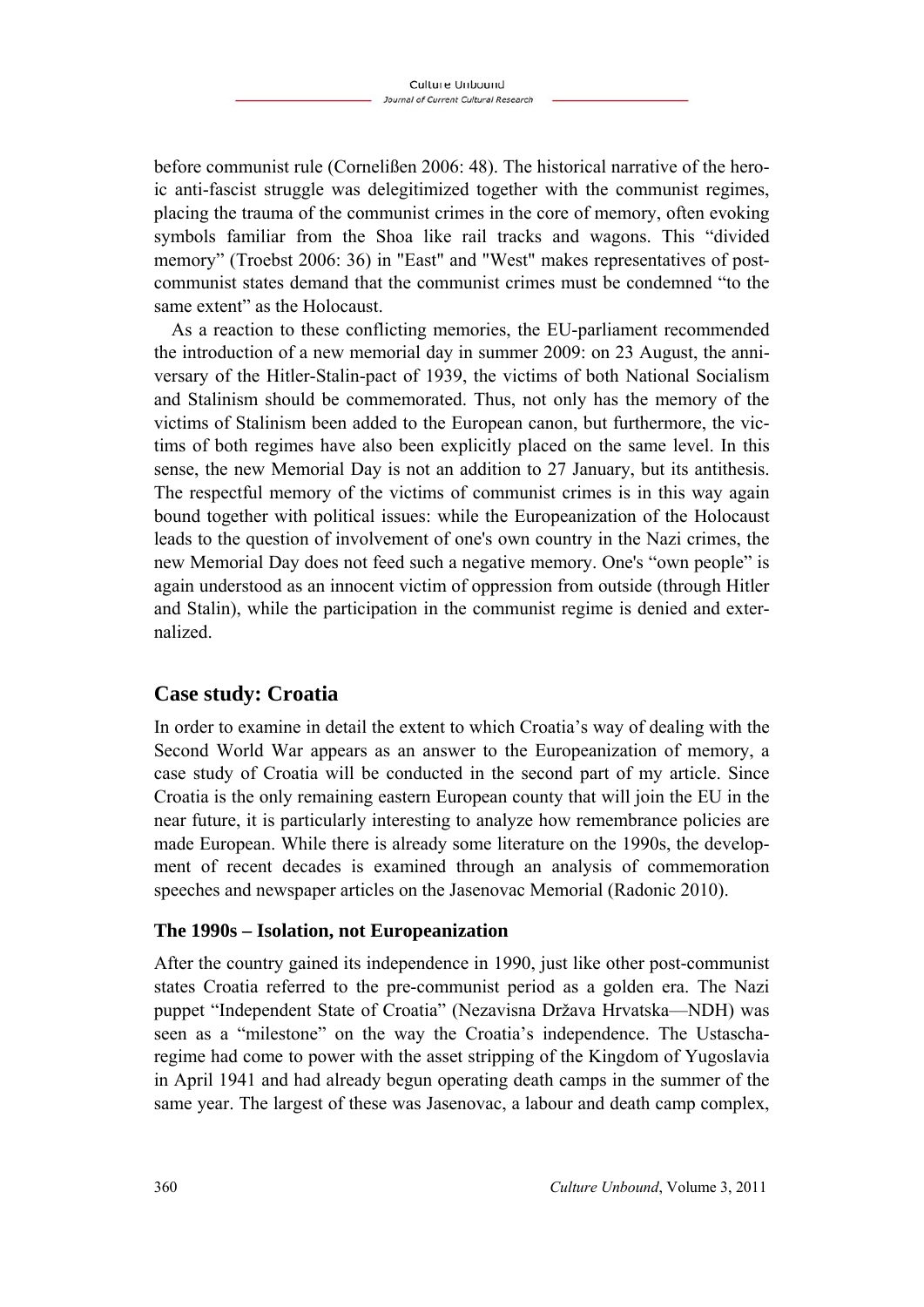where almost 100,000 people were killed—around half of them Serbs, as well as Jews, Roma and Croatian political detainees (Mataušić 2003; Goldstein 2001).

The break-up of Yugoslavia coincided with a break with both the anti-fascist narrative and its narrow dogma concerning World War II. Instead of a democratic framework for historiography, each nation developed its own victim-narration according to its national myths. Thus, Croatia was not at all adapting to the Europeanization of memory in this phase. President Franjo Tuđman instead wanted to reconcile Ustascha and Partisans: according to him, they had both fought for the same goal during World War II, albeit in different ways—the Croatian cause (Čulić 1999: 105). In connection with this idea, the Jasenovac memorial area played a great symbolic role: referring to the Spanish General Francisco Franco's example, Tuđman suggested bringing the bones of the Ustascha and of soldiers of the NDH ("Domobrani") killed by the partisans near Bleiburg in May 1945 to a "national memorial" in Jasenovac (Ivančić 2000: 132). This was the first approach to exhibiting victim stories in Jasenovac after Croatia's independence, but Tuđman had to drop these plans following international criticism (*Feral Tribune*, 4/1/1996; 10/3/1997). That his idea could not be established despite Croatia's political isolation in the late 1990s, could be understood as evidence of the fact that Croatia was too close to the centre of the Europeanization of the Holocaust for such a revisionist plan.

#### **Croatian Remembrance Policies go European**

After Tuđman's death at the end of 1999, a coalition under the leadership of the social democrats won the elections. During the process of democratization, especially the cutting back of the competences of the president and the introduction of efficient checks and balances, the manner in which the past was dealt with in Croatia also changed. In 2003, the former Tuđman-party, the HDZ, again won the elections. Prime Minister Ivo Sanader, who resigned in 2009, was known as a Europe-oriented statesman who broke with the revisionist ideas of his predecessor. At the 2005 commemoration at the KZ Jasenovac Memorial, he emphasized that the "anti-fascist victory over fascism and National Socialism was the victory of those values woven into modern Europe and modern Croatia" (*Vjesnik*, 25/4/2005), but added that the Homeland War (1991-1995) was also fought against a type of fascism. During a 2005 visit to Yad Vashem, he similarly argued that during the 1990s war the Croats were also victims of the same kind of evil as Nazism and Fascism, and that no one knew better than the Croats did what it meant to be a victim of aggression and crime. The Holocaust History Museum further inspired Sanader to think about a Museum of the Homeland War, as he told journalists after his visit (*Vjesnik*, 29/6/2005). What makes the episode so telling is that these statements were not followed by any protests. This shift away from historical revisionism, which minimizes the victims of the Ustascha state in the Tuđman-era, to a new view that recognizes the Holocaust but presents Croats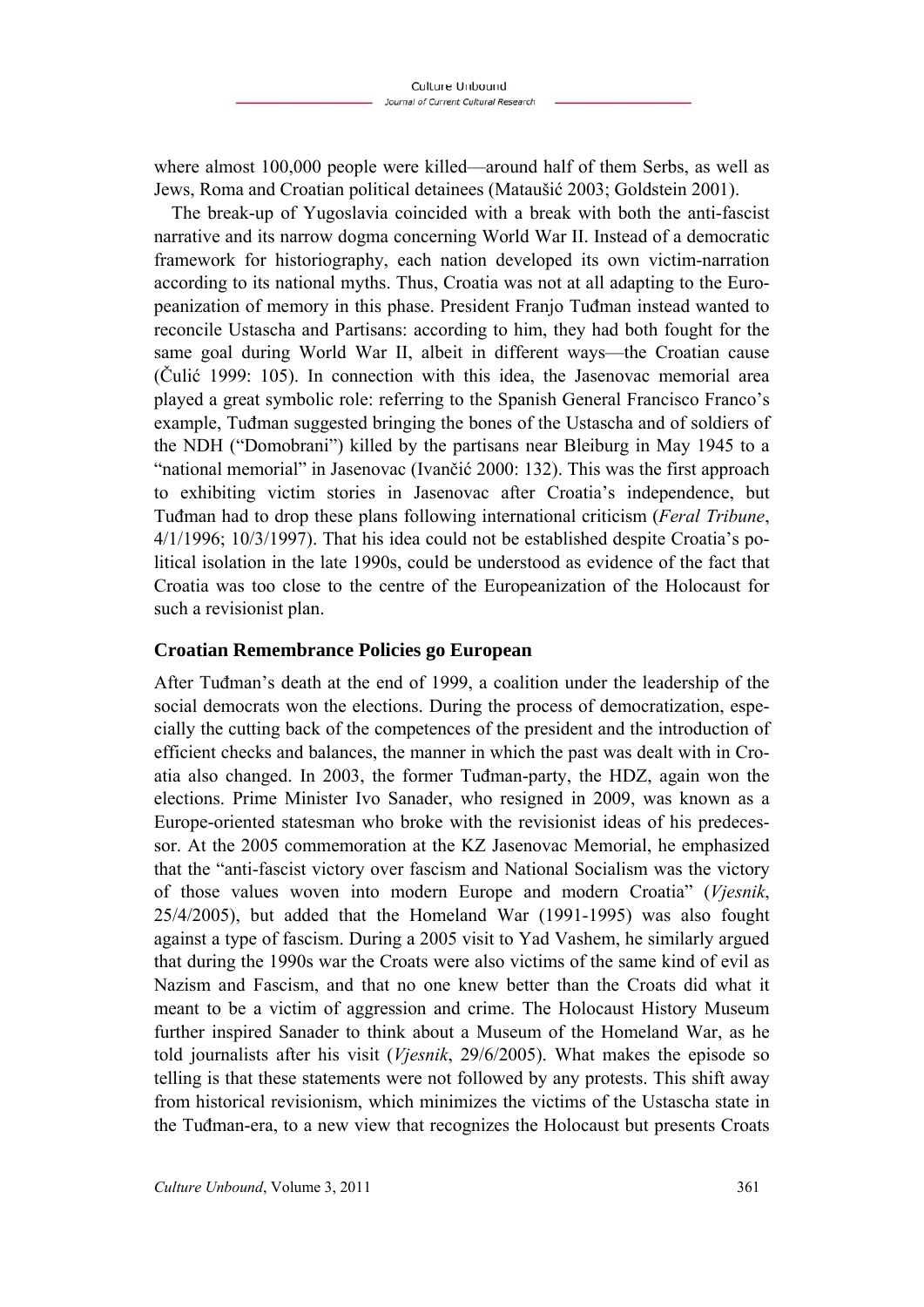as victims of Fascism, this time of Serbian Fascism, can be understood as an adaptation to the Europeanization of Memory and at the same time as something that demonstrates the problematic dimension of this European development.

Furthermore, during the annual commemorations in Jasenovac, Sanader and his colleagues repeatedly condemned "both totalitarianisms," the "red and the black" like a kind of mantra, not reflecting that it had been the partisans who had liberated Jasenovac in 1945. (*Novi list*, 26/4/1999; *Vjesnik*, 17/3/2004; *Vjesnik*, 28/11/2006; *Novi list*, 21/4/2008) This formulation obviously corresponds to European standards perfectly, as the aforementioned introduction of the 23 August as a Memorial Day for both victims of Nazism and Stalinism shows. Totalitarianism is even mentioned in a short Sanader quotation in the *Ten year anniversary book* of the ITF: "Democracy's victory over totalitarianism is the victory of the values embedded in modern Europe and modern Croatia" (Task Force 2009: 32).

#### **The New Jasenovac-Exhibition — A Result of the "Europeanization of the Holocaust"**

The most striking example of the Europeanization of the Holocaust, however, is the new exhibition at the state-funded Jasenovac Memorial Museum, which opened at the end of 2006 after prolonged debate. The main progress of the new exhibition seems to be the acknowledgment of the fact that mass murder and the Shoa did happen in Croatia. Nevertheless, the second exhibition panel after the entrance room shows Hitler and Pavelić, informing us that during Pavelić's first visit in June 1941, Hitler gave him full support for the policy of genocide against the Serbian population. Thus, on the one hand it is stressed that the extermination of the Croatian Jews must be seen in the broader context of the Holocaust, which is obviously true, but on the other hand, it also seems very important to stress that the mass murder of Serbs must be seen in this context, too. Yet the fact that alongside the Nazis the Ustascha (and the Romanians in Transnistria; Rozett and Spector 2000) were a rare example of a regime that had operated death camps on their own is not mentioned. In addition, while anti-Semitic Ustascha posters are shown and the exhibition tries to counter anti-Semitic arguments, there is no such approach when it comes to hatred of Serbs or Roma. It is this emphasis on the Holocaust, principally in the aesthetics of the museum (testimonies, belongings of the victims), - which corresponds to international standards of commemorating and exhibiting the Holocaust - that allows the visitor to identify with the victim.

The director, Nataša Jovičić, claimed that "we want to be part of the modern European education and museum system and follow the framework we get from the institutions dealing with these topics" (*Vjesnik*, 24/7/2004). European standards are mentioned explicitly, with Jovičić stating that the new exhibition is designed to "meet the standards of the Council of Europe and the EU" (*Vjesnik*, 18/8/2004). Jovičić defended the exhibition by saying that it had been conceptualized together with international experts because she wanted it to be "international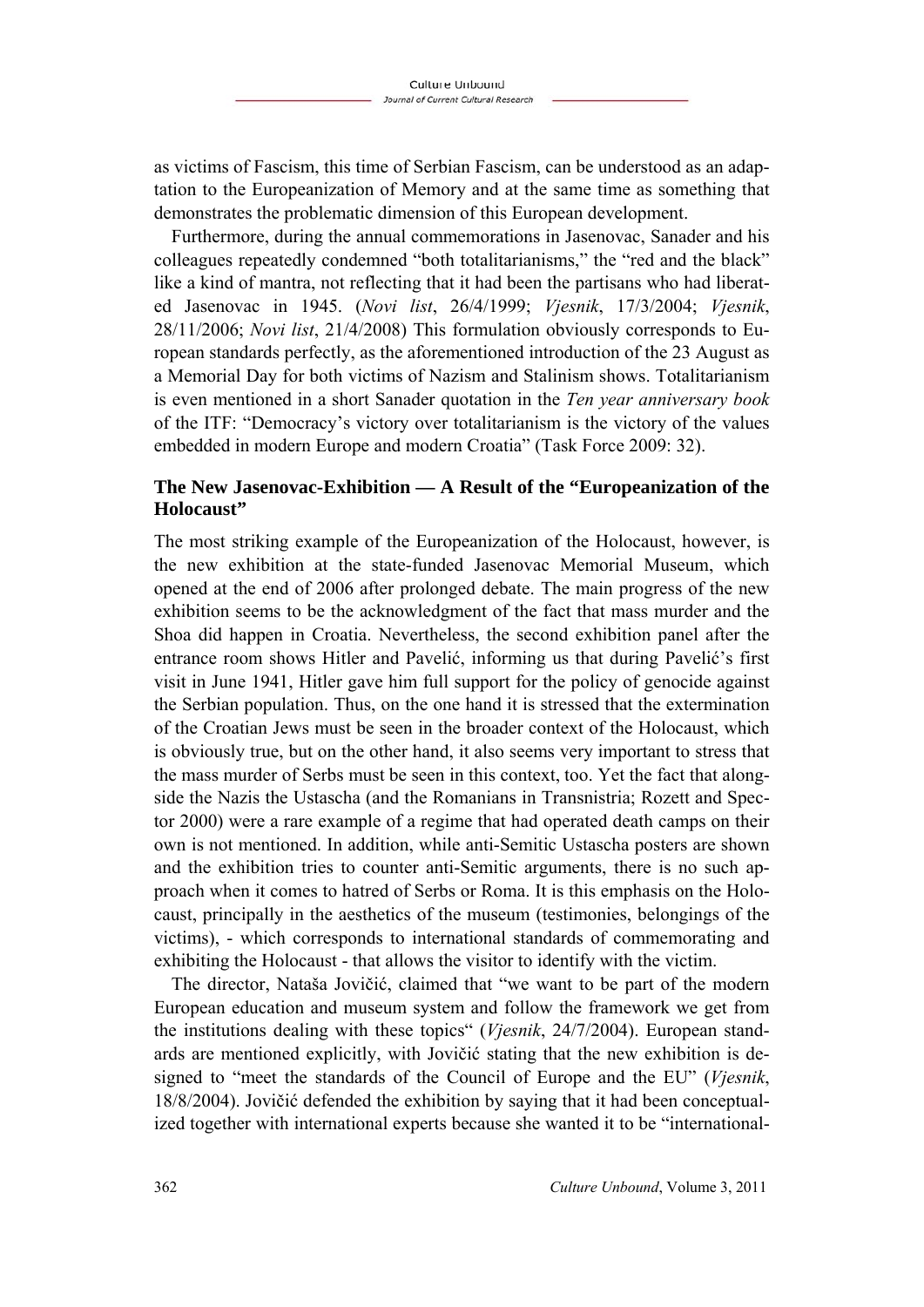ly recognizable and in the context of international standards" (*Vjesnik*, 14/2/2004). Yet these experts only came from institutions concerned with the Holocaust, such as the US Holocaust Memorial Museum, the Anne-Frank-House or Yad Vashem. Presuming that these experts were aware of the particular situation in Jasenovac, where mostly Serbs had been killed, one can suppose that the problem lies somewhere else: the Croatian curators did not model themselves on memorial museums at the sites of former concentration camps in Germany or the *Generalgouvernement* – which try to show the complex character and daily routine of concentration camps – but on other institutions. "Like at the Anne Frank House," Jovičić wants to "tell a tragic life story with the help of a few objects". (*Vjesnik*, 24/5/2004) Of course, it is understandable that the current focus on individual victim stories is dominant at the Anne-Frank-House. But in Jasenovac a hypermodern exhibition also uses new media in order to spotlight only single victim stories, as described in an article in the state-owned daily *Vjesnik*: "Even more thoroughly than the Holocaust Memorial Museum in Washington and the Anne Frank House in the Netherlands the director of the Jasenovac Memorial, the art historian Nataša Jovičić, decided to devote the whole new museum exhibition (in preparation) to the victims". (*Vjesnik*, 7/3/2004) Referring directly to the "illustration of the executioner and the victim in world museology," she planned not to show anonymous dead bodies and weapons of killing as was done before, but to make Jasenovac a "site of life" and of an affirmative message. She joins together the legitimate critic of the shock-aesthetic on the one hand and the attempt to make sense of the events by "sending a message of light to the site of crime" on the other hand. (*Vjesnik*, 7/3/2004)

However, critics also faulted the new exhibition concept for not showing who the perpetrators were, which nation had the biggest losses and how people were killed in Jasenovac—the "manufacture of death," as it is called by some scholars. (*Novi list*, 24/1/2006; 29/1/2006) After a long debate, some brute killing instruments, knives and mallets, were added to the exhibition as well as mentions of the nationality and age of the victims in order to show that not only political prisoners were killed there, as it was often claimed during the 1990s.

Since the director understands the memorial as a "modern and dynamic human rights centre" (*Vjesnik*, 27/2/2004), the educational centre furthermore presents the Holocaust primarily as a moral lesson, reproducing the dominant dehistorized understanding of it in a way it could be done anywhere else outside the camp area. The exhibition also does not integrate or address the historical site of the concentration camp around it in any way; an educational path has been planned for several years but has still not been implemented. The only illustration of the barracks, which are symbolized by hills, dates back to the sixties when the famous architect Bogdan Bogdanović designed the memorial area and built the flower-monument. Jovičić has stressed numerous times that international experts welcomed the exhibition's concept, (*Vjesnik*, 24/5/2004), which an interview with the director and a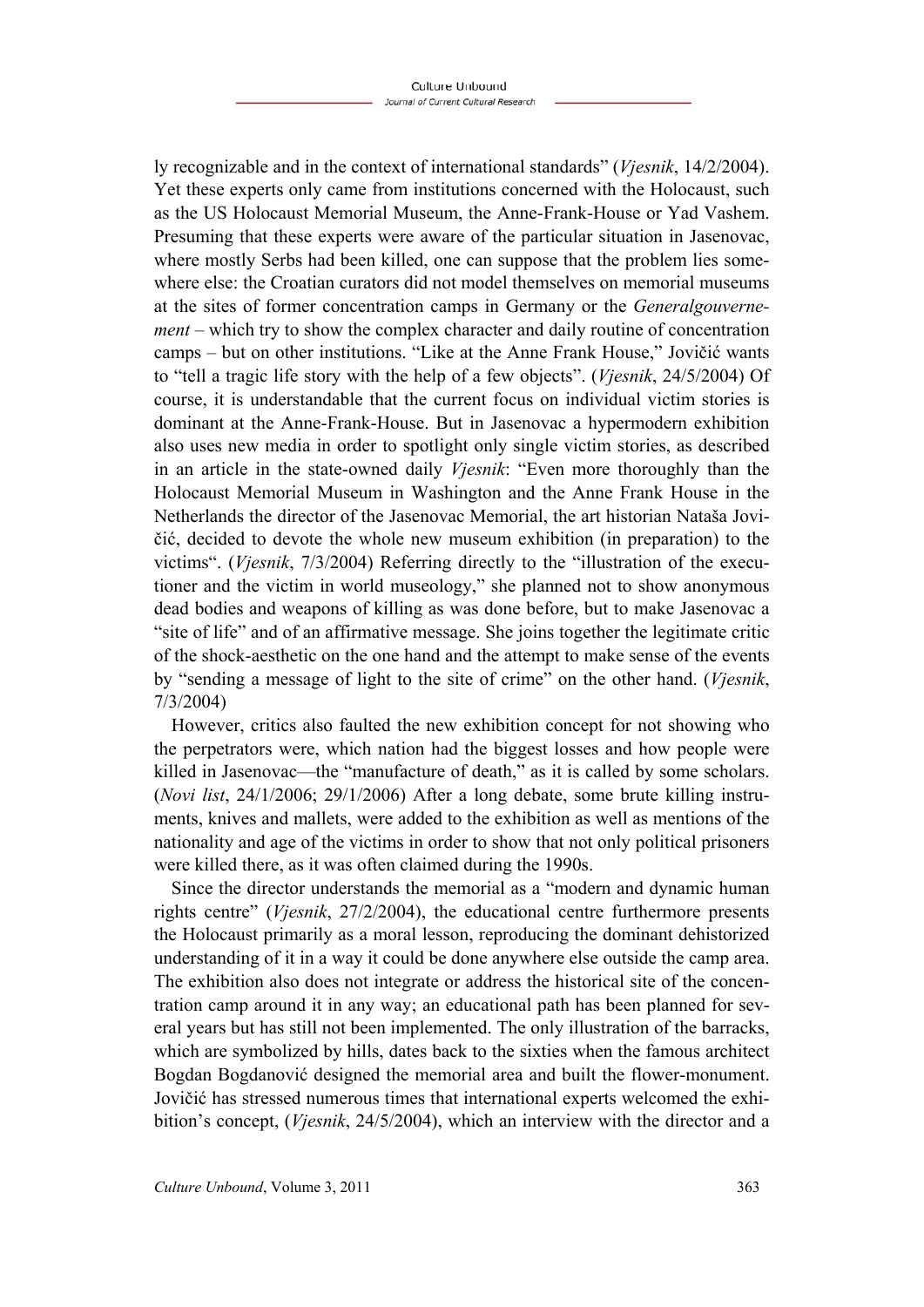scientific advisor of the *US* Holocaust Memorial Museum, Diana Saltzman and Arthur Berger, seems to confirm. (*Novi list*, 2/12/2006) One can thus either reason that most problems of the primal concept of the exhibition have been solved or that the universalization of the holocaust aims only at a symbolic acknowledgment of the Shoa in order to open future perspectives of a global human rights discourse.

However, what Reinhart Kosellek stressed for Germany is also true for Croatia: both cannot merely commemorate the victims, but must also, or even principally, remember the perpetrators (Koselleck 2002). In the Croatian case, there cannot be an exhibition (supported by international experts and meeting international aesthetic standards) that concentrates on the (Jewish) victims in a country and a region where the engagement with one's own crimes, the so called "negative memory" (see Knigge/Frei 2002), has not yet come very far.

#### **Memory as a "Draught-horse Towards Europe"?**

Unlike the 1990s, when voices from abroad were mostly seen as coming from anti-Croatian circles, in the last decade in the discussions of the new exhibition concept as well as of the annual commemorations in Jasenovac, reactionary opinions have been seen as an obstacle to striving towards Europe. The identification of the Jasenovac victims by name is seen as a step on the way to "the Europe that all of our thinking people strive towards." (*Novi list*, 3/5/2005)

On the other hand, a prominent columnist of the leftist daily *Novi list* hints at an instrumental understanding of approaching the past. On the occasion of premier Sanader's visit to Jasenovac in 2005, Branko Mijić wrote: "If this rhetoric had emerged earlier and been perpetuated longer, our image in the world would have been much more positive. This would also have eased our entry into the European community." (*Novi list*, 25/4/05) Two months later, on the occasion of Sanaders visit to Israel Mijić added:

After years of mistrust and suspicion (…) it is certainly a big issue to make a relatively small, but fearsomely (*strašno*) influential county like Israel take sides with us. An enemy less and a partner more is a big success, especially since our future depends on the mercy of the powerful in more than one way. (Novi list, 29/6/2005)

This instrumental argumentation with an anti-Semitic tendency towards conspiracy theory shows that memory standards need not to be internalized in order to appear European.

One critic of this nationalist discourse furthermore explicitly called for the ruling party to stop using the memory of the Jasenovac victims as a "draught horse towards Europe," as this would lead to neither closer ties to Europe, respect for the victims of genocide, or to the truth. (*Novi list*, 15/5/2005)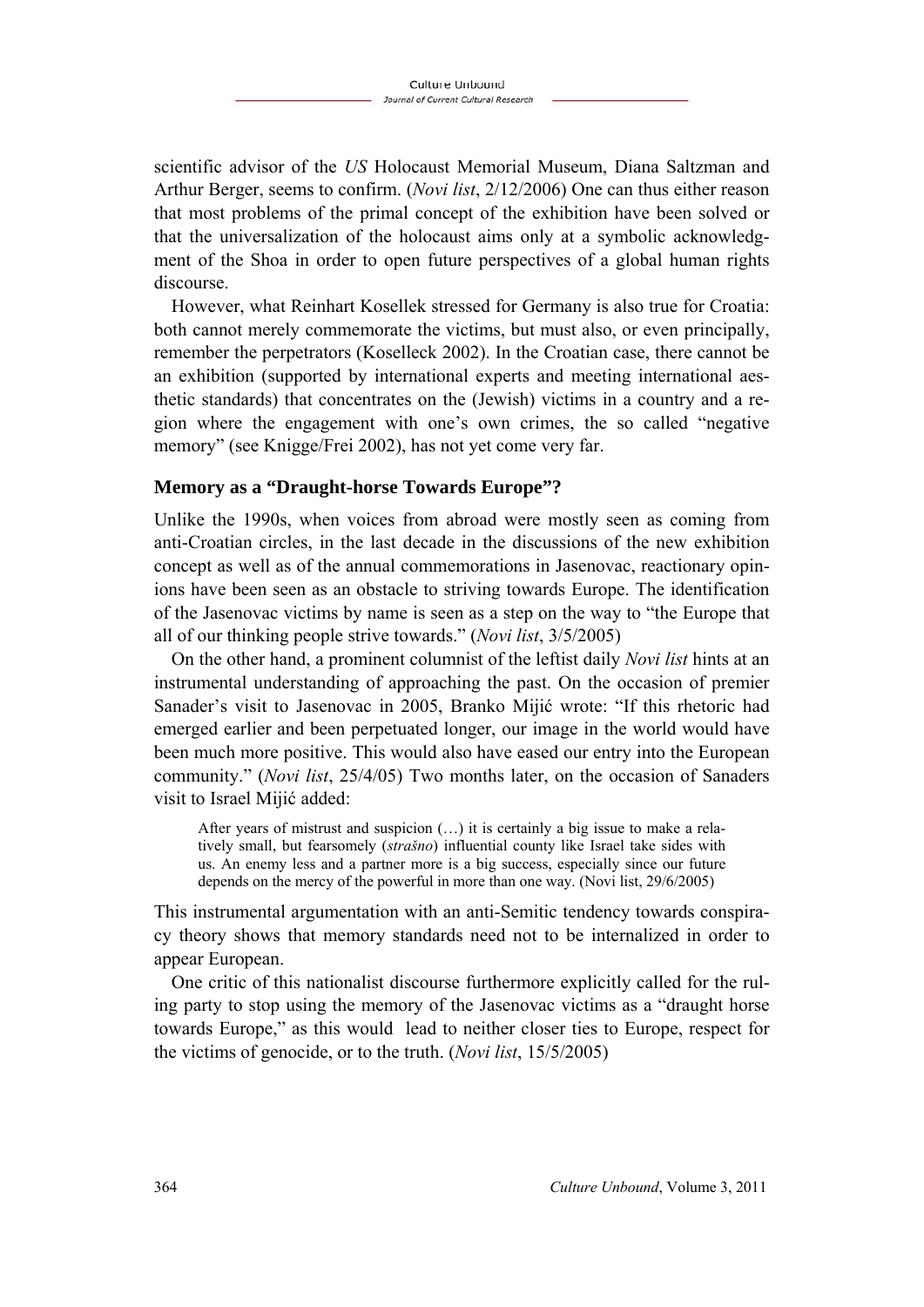### **Conclusion: The Ambivalent Europeanization of Memory**

Returning to the pictures of the memorial museums in Budapest and Jasenovac, we can now say the following: (1) There obviously exist some kind of European memory standards, since those two museums are constructed according to the same principals. (2) The standards for establishing such museums are definitely developed further to the west, the US being the aesthetic role model and Germany the centre of the Europeanization of the Holocaust. Thus while Hungary and Croatia are not the centre of this Europeanization, neither do they constitute the periphery, since in contrast to countries like Bulgaria, Romania and Western Ukraine, state-funded memorial museums do exist there. In short, it is not membership in the EU that determines the distance from the centre. (3) It is problematic that the two museums are so similar: Jasenovac is not or is at least not supposed to be a Holocaust Memorial Museum since Serbs were the main victim group there. It should thus be regarded as a consequence of the universalization of the Holocaust that such a dehistorized memorial concentrating on the individual victims (while alluding primarily to symbols from Shoa memory) is possible at the site of a concentration camp in general, and at this concentration camp in particular - in its four-year history, one of the rare examples of a death camp in Europe not operated by the Third Reich and one in which Serbs were the largest victim group.

However, assessing the effects of the Europeanization of the Holocaust as ambivalent also means seeing its positive effects, especially in the post-communist states. Once Hungary had the Holocaust Memorial Center – even though its permanent exhibition opened only years later – it still facilitated educational programs and opposed the revisionist narrative offered at the House of Terror in the centre of Budapest, where Nazi collaborators and communists are treated equally. In order to meet these unofficial European standards, Croatia also opened an exhibition in which the majority of victims' names hover on glass boards above the heads of visitors. The country also joined the ITF in 2005, which is more than other former Yugoslav successor-states have achieved.

In order to facilitate its integration into the European (memory) community, Croatia had to confront its past more critically than its neighbouring states because of both its role in World War II and the revisionist Tuđman-era. Still, the universalization and Europeanization of the Holocaust enable new victimnarratives that are compatible with these European standards. Finally, therefore, if the often-invoked "international community" stopped recycling images from World War II and instead condemned each of the crimes for what they were, this would certainly help to bring about a confrontation with the recent past of the wars in the 1990s. If such a confrontation does not take place, the impulse to identify the victims of various crimes with the Jews, however horrible these crimes were, will always retain the bitter aftertaste of what has become known as *Schuld*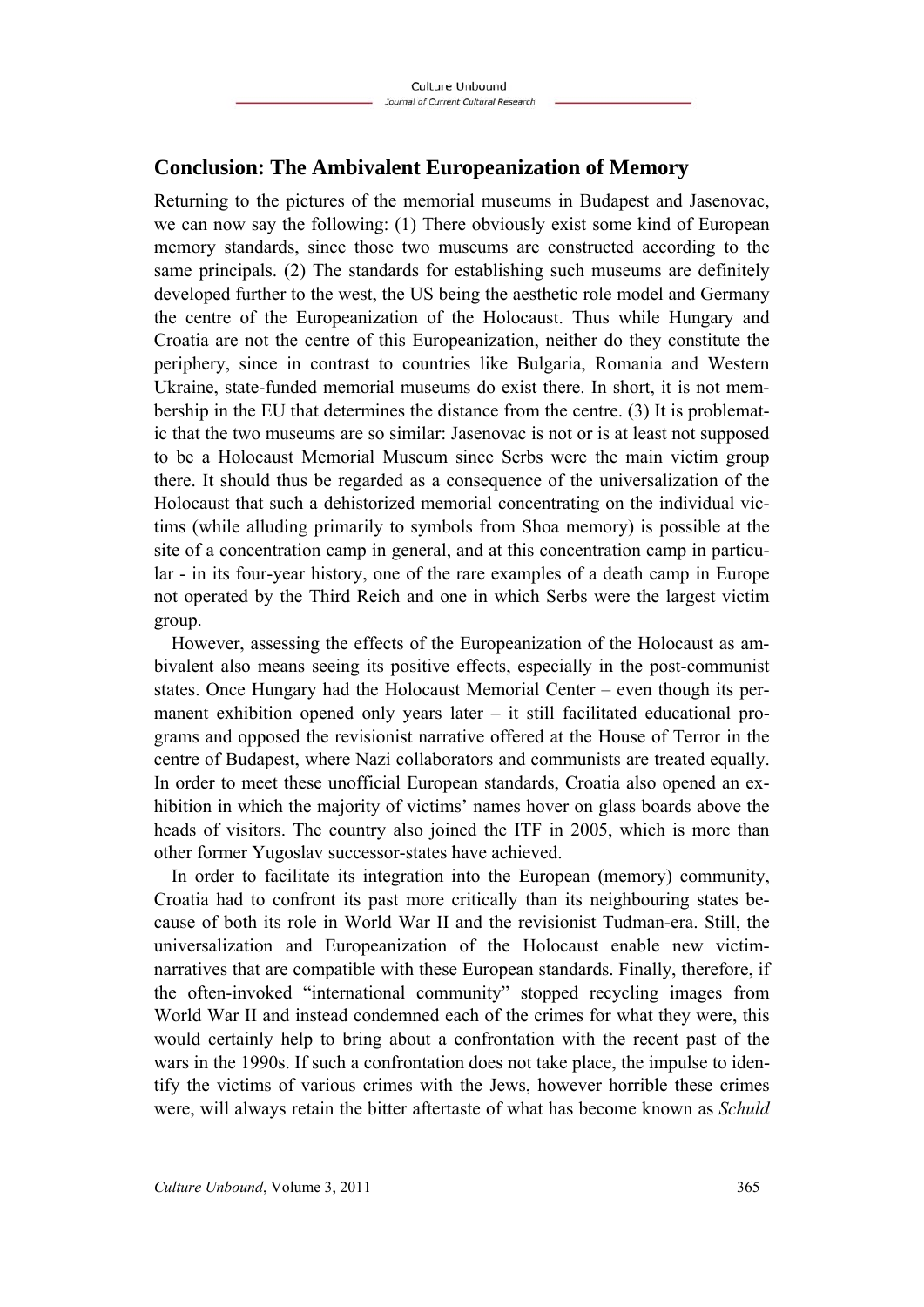*und Erinnerungsabwehr* (Adorno 2010) —a pathological defence of guilt and memory.

**Ljiljana Radonic** (University of Vienna, ljiljana.radonic@univie.ac.at) teaches at the Department of Political Science and coordinates the doctoral program "Austrian Galicia and its Multicultural Heritage" at the University of Vienna. There she also wrote her PhD on "The War on Memory – Croatian Politics of the Past between Revisionism and European Standards" (Frankfurt 2010).

#### **References**

- Adorno, Theodor W. (2010): *Guilt and Defense: On the Legacies of National Socialism in Postwar Germany*, Cambridge: Harvard University Press.
- Cornelißen, Christoph (2006): "Europas Gedächtnislandkarte. Gibt es eine Universalisierung des Erinnerns?", Norbert Frei (ed.): *Was heißt und zu welchem Ende studiert man Geschichte des 20. Jahrhunderts?*, Göttingen: Klartext, 42-49.

Čulić, Marinko (1999): *Tuđman: anatomija neprosvijećenog apsolutizma*, Split: Feral Tribune.

- Diner, Dan (ed.) (1988): *Zivilisationsbruch*. Denken nach *Auschwitz*, Frankfurt am Main: Fischer.
- –––– (2007): *Gegenläufige Gedächtnisse. Über Geltung und Wirkung des Holocaust*, Göttingen: Vandenhoeck & Ruprecht.
- Dunnage, Jonathan (2010): "Perpetrator Memory and Memories about Perpetrators", *Memory Studies* 3, 91-94.
- Eckel, Jan & Moisel, Claudia (2008) (ed.): *Universalisierung des Holocaust? Erinnerungskultur und Geschichtspolitik in internationaler Perspektive*, Göttingen.
- Fritz, Regina (2008): "Gespaltene Erinnerung. Museale Darstellungen des Holocaust in Ungarn", Regina Fritz, Carola Sachse & Edgar Wolfrum (eds): *Postdiktatorische Gesellschaften in Europa*, Göttingen: Wallstein, 129-149.
- Goldstein, Ivo (2001): *Holokaust u Zagrebu*, Zagreb: Novi liber.
- Ivančić, Viktor (2000): *Točka na U. Slučaj Šakić*, Split: Feral Tribune.
- Judt, Tony (2005): *Postwar: A History of Europe Since 1945*, London: Penguin Press.
- Knigge, Volkhard (2008): "Europäische Erinnerungskultur. Identitätspolitik oder kritischkommunikative historische Selbstvergewisserung", Kulturpolitische Gesellschaft e.V. (ed.): *kultur.macht.europa — europa.macht.kultur. Begründungen und Perspektiven europäischer Kulturpolitik*, Bonn: Klartext.
- Knigge, Volkhard & Frei, Norbert (eds) (2002): *Verbrechen erinnern. Die Auseinandersetzung mit Holocaust und Völkermord*, München: C. H. Beck.
- Koselleck, Reinhart (2002): "Formen und Traditionen des negativen Gedächtnisses", Volkhard Knigge & Norbert Frei (ed.): *Verbrechen erinnern. Die Auseinandersetzung mit Holocaust und Völkermord*, München: C. H. Beck.
- Koselleck, Reinhart (2007): "Der 8. Mai zwischen Erinnerung und Geschichte", Rudolf von Thadden & Steffen Kaudelka (eds): *Erinnerung und Geschichte 60 Jahre nach dem 8. Mai 1945*, Göttingen: Wallstein, 13-22.
- Kroh, Jens (2008a): "Erinnerungskultureller Akteur und geschichtspolitisches Netzwerk. Die Task Force for International Cooperation on Holocaust Education, Remembrance and Research", Jan Eckel & Claudia Moisel (eds): *Universalisierung des Holocaust? Erinnerungskultur und Geschichtspolitik in internationaler Perspektive*, Göttingen: Wallstein, 156-173.
- Kroh, Jens (2008b): *Transnationale Erinnerung. Der Holocaust im Fokus geschichtspolitischer Initiativen*, Frankfurt am Main: Campus.
- Levy, Daniel/Sznaider, Natan (2004): "Sovereignty Transformed: A Sociology of Human Rights", *The British Journal of Sociology*, 57:4.